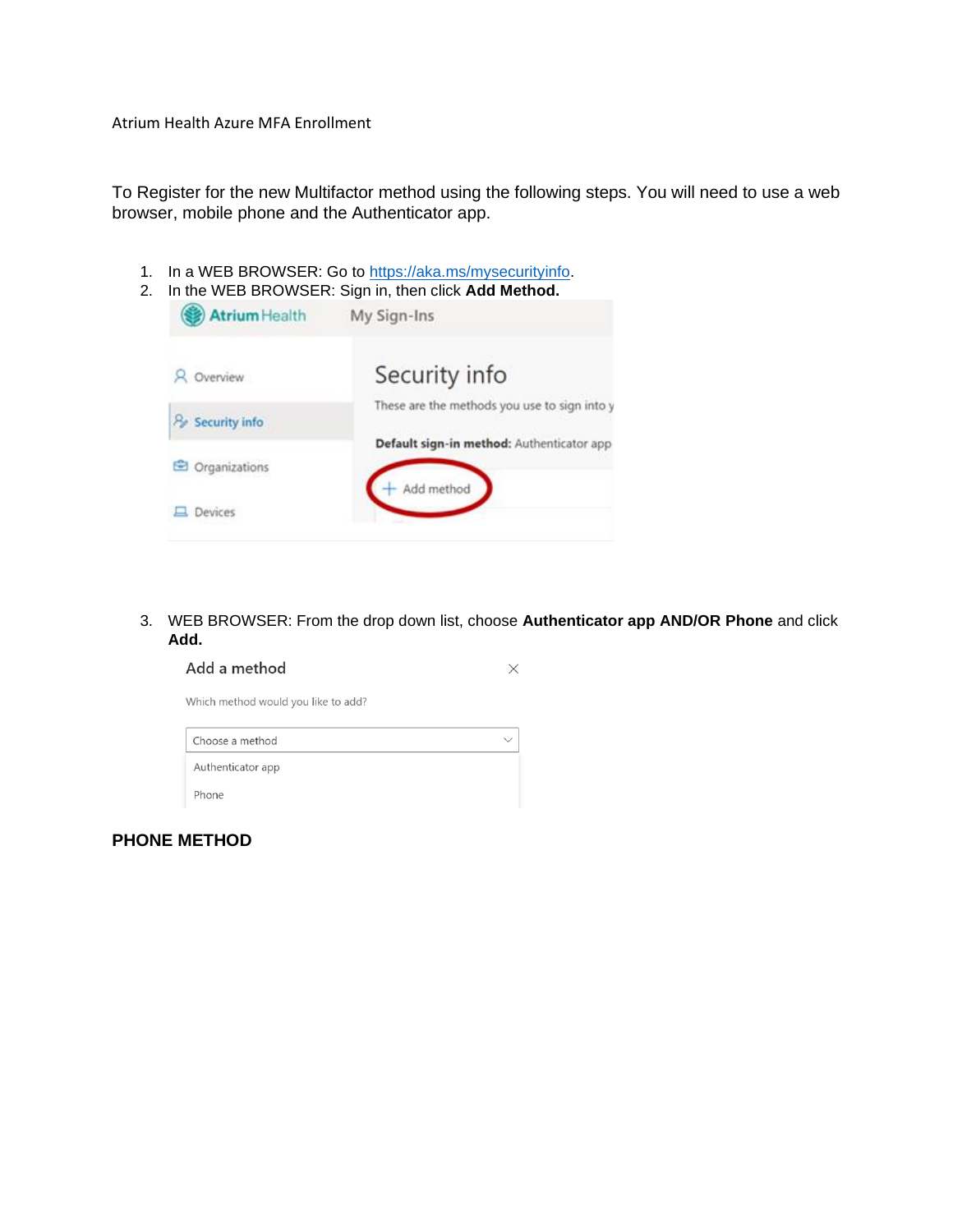1. Once 'Phone' is selected as the method from the drop down, add your phone number in the dialog box.

|                                          | You can prove who you are by answering a call on your phone.                                                                       |  |
|------------------------------------------|------------------------------------------------------------------------------------------------------------------------------------|--|
| What phone number would you like to use? |                                                                                                                                    |  |
| United States $(+1)$                     | Enter phone number<br>$\checkmark$                                                                                                 |  |
|                                          |                                                                                                                                    |  |
| Call me                                  |                                                                                                                                    |  |
|                                          |                                                                                                                                    |  |
|                                          | Message and data rates may apply. Choosing Next means that you<br>agree to the Terms of service and Privacy and cookies statement. |  |

- 2. When you click Next, the service will call you from 704-446-6161. Press the # key to authenticate the call.
- 3. Once the phone call is answered and you press #, a success message will appear.



## **AUTHENTICATOR APP METHOD**

1. WEB BROWSER: Follow the instructions to install and configure the new Multifactor Authentication method on your device.

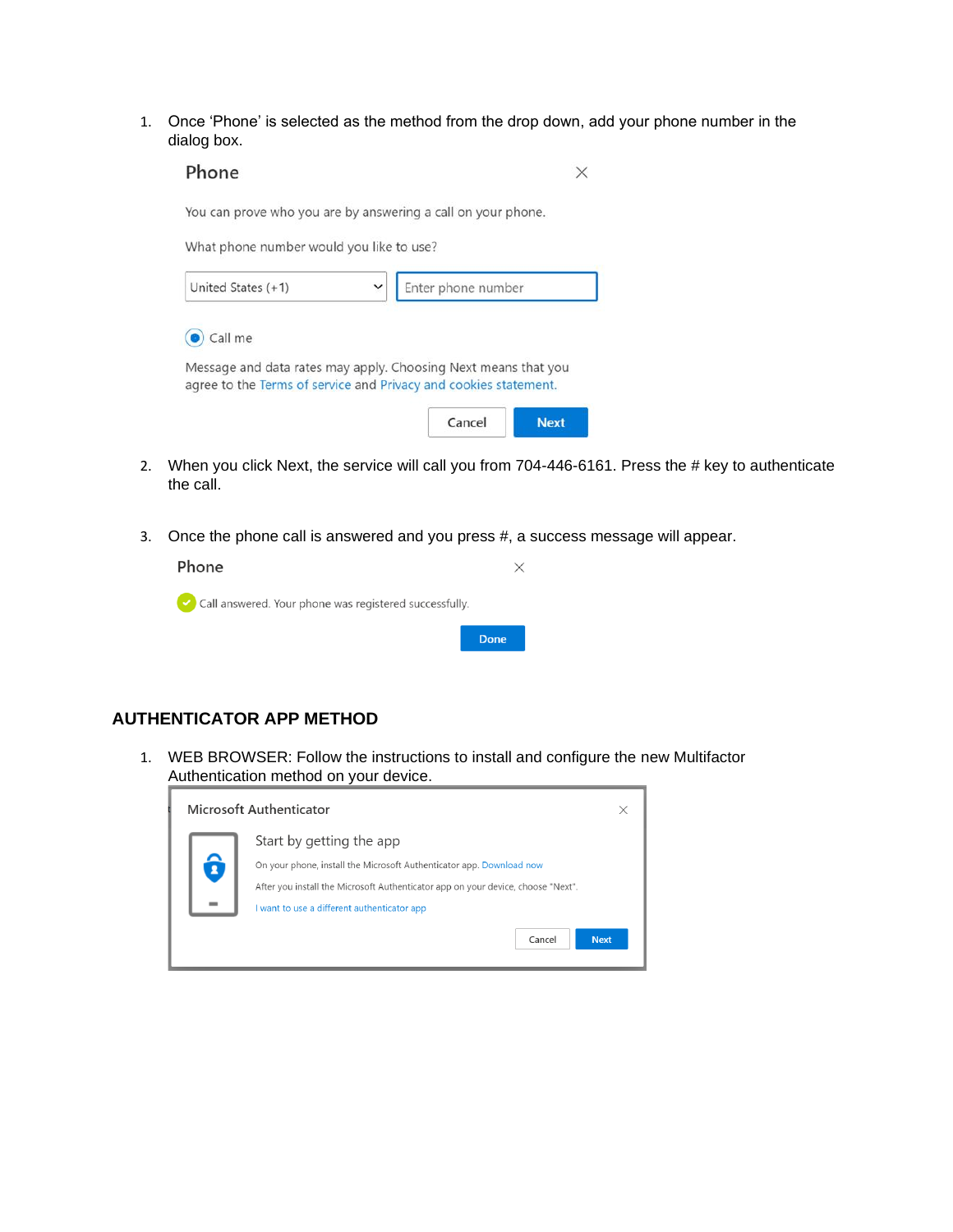

- 2. MOBILE PHONE: Install the Microsoft Authenticator app.
- 3. MOBILE PHONE: Once the app is installed, open the app. You will be prompted to add an account – choose "Work or School".

| Scan QR code |
|--------------|
|              |

If you already have the authenticator app installed, select the + button in the top right part of the screen.